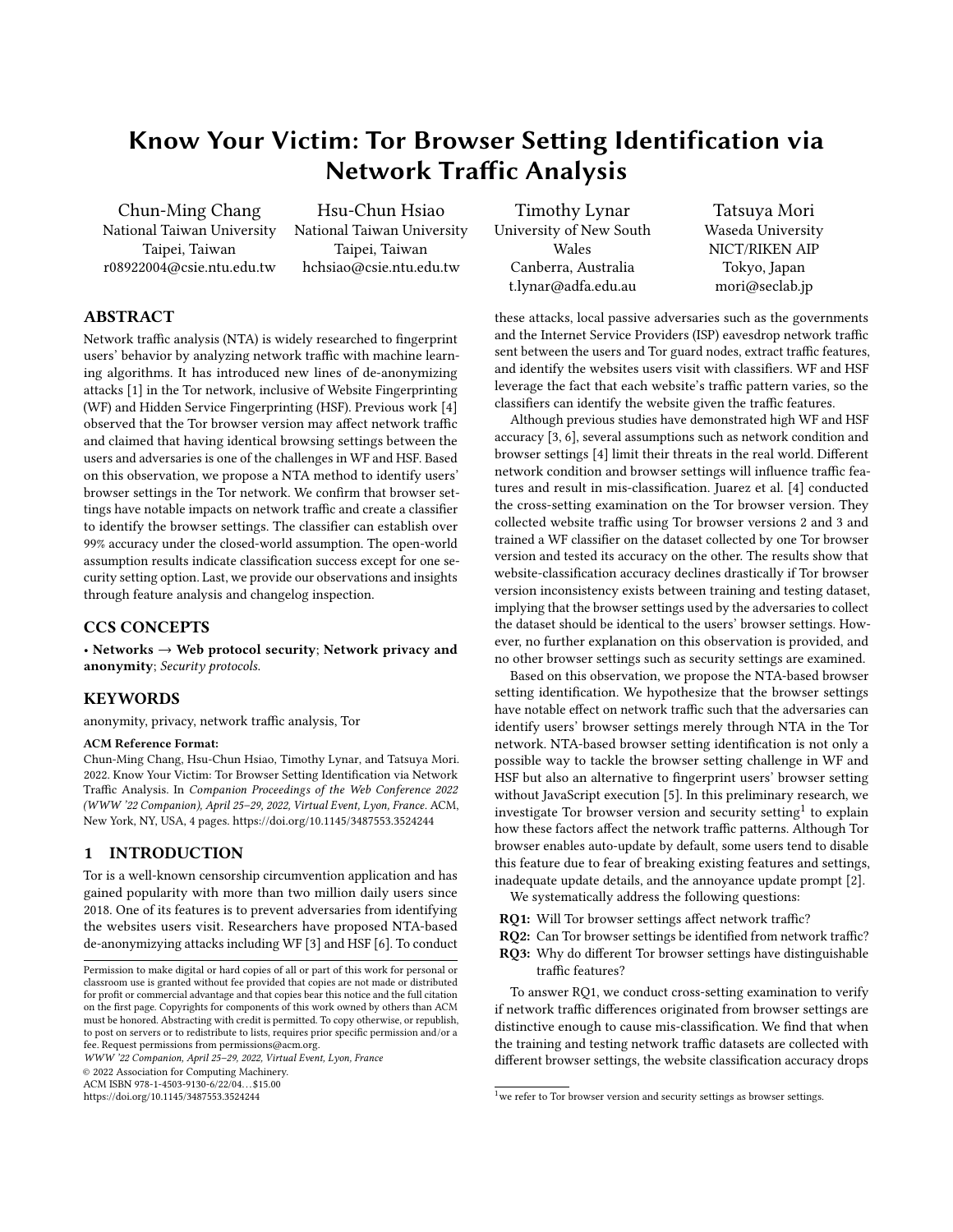more than 50%. To answer RQ2, we create browser-setting classifiers to identify the Tor browser version and security setting given the collected network traffic. Because users change their browser settings infrequently, the classifier can make multiple predictions and combine the results to identify browser settings. Under the closed-world assumption, the version classifier requires seven predictions to achieve 99% accuracy, and the security setting classifier requires 19 predictions. Under the open-world assumption, the classifiers can successfully identify the browser version but fail to identify the safer level security setting. To answer RQ3, we analyze the features from the browser-setting classifiers in RQ2 and record the changelog and updates to explain our observations.

In this research, we examine Tor browser version and security setting and publish our code and dataset on Github $^2$  $^2$ . Future research can apply a similar approach to analyze other browser settings or the combination of multiple settings. Also, more sophisticated learning algorithms and feature engineering can be conducted to improve the accuracy of browser setting identification.

# 2 BACKGROUND AND RELATED WORK

Tor Tor is a low-latency anonymity network consisting of about 6,000 relays around the world. Generally, users install a Tor Browser Bundle (TBB) to access the Tor network. A TBB comprises a Firefox browser and a Tor proxy. Tor introduces several mechanisms to ensure anonymity, including layers of encryptions, data segmentation, and randomized pipelining. Also, Tor browser supports three levels of security setting that limits the browser's feature to a certain level. Table [4](#page-3-7) lists the security levels and corresponding changes. Network Traffic Analysis (NTA) Targeting Tor Current NTA research in Tor mostly focuses on WF attacks [\[3\]](#page-3-3) and HSF [\[6\]](#page-3-4). In both attacks, local and passive adversaries predict the websites or hidden services users visit through classifiers. Each Web page and hidden service yields different network traffic patterns, so the adversaries can fingerprint each web page and service based on the network traffic features. HSF specifically aims at fingerprinting hidden services, and WF attack aims at fingerprinting the web pages. Common traffic features [\[7\]](#page-3-8) are packet flow statistics (e.g., number of packets) and time-based packet features (e.g., packet flow duration). However, NTA is more challenging in the Tor network because of the privacy enhancements that conceal traffic features.

To evaluate a classifier, prior work in WF often considers two assumptions based on the attacker's knowledge, the closed-world assumption and the open-world assumption. The closed-world assumption assumes the attacker knows the exact set of websites the users may visit. In this case, the attacker can train a website classifier within this set of websites. The training and testing datasets comprise traffic instances from an identical website set. On the other hand, the open-world assumption assumes a more probable condition in the real world: the attacker knows only a subset of websites the users may visit. Thus, some websites visited by the user are excluded from the training dataset.

#### 3 METHODOLOGY

#### 3.1 Crawler Implementation

The crawler is implemented with an open-source library, tbselenium. We follow prior work's crawling approach [\[8\]](#page-3-9). The crawler visits website list in a Round-Robin fashion, and a tcpdump process is forked to collect the network traffic during each visit. To avoid browser cache and using fixed circuit, we rebuild the Tor circuit after visiting every website once in a round and restart browser after every visit. We set up multiple crawlers, each with a specific browser setting, and crawl the website list in parallel. To isolate each crawling process, the crawler is executed in the docker container.

## 3.2 Data Collection

Prior work [\[8,](#page-3-9) [9\]](#page-3-10) did not collect traffic dataset using multiple browser settings, so we collect our own datasets to compare traffic features across browser settings. The datasets are collected under closedworld and open-world assumptions, and for each assumption we collect version dataset and security setting dataset. The version dataset contains four TBB versions, and security setting dataset includes three security levels. As we only examine one variable at a time, we only consider standard security level in version dataset and TBB version 10 in security setting dataset. Thus, we end up having [1](#page-1-1)4 datasets in total. Table 1 summarizes our datasets.<sup>[3](#page-1-2)</sup>

Closed-world assumption The set of websites the user visits are known to the attackers. Prior work selects top 100 websites from popular website lists [\[9\]](#page-3-10), we select the top 200 websites from the Tranco list [\[10\]](#page-3-11) to be the closed-world dataset. To reduce bias caused by network instability, we crawl each website 250 times over a month. We obtain 180 websites after removing the outliers and failed websites.

Open-world assumption The set of websites the user visits are partially known or unknown to the attackers. We consider the worst case and assume the website set are entirely unknown to the attackers. Thus, the training and testing datasets are disjoint. The classifier is required to classify traffic of unseen websites to the correct browser settings. The open-world dataset contains top 7,000 websites from the Tranco list. We collect one traffic instance for each examined browser setting.

Table 1: Traffic dataset

<span id="page-1-1"></span>

| <b>Dataset</b> | <b>Settings</b> | <b>Assumption</b> | # of sites | # of instances per site |
|----------------|-----------------|-------------------|------------|-------------------------|
| Version        | 7, 8, 9, 10     | Closed-world      | 180        | 250×4                   |
|                |                 | Open-world        | 7.000      | $1\times4$              |
| Security       | standard        | Closed-world      | 180        | 250×3                   |
| setting        | safer, safest   | Open-world        | 7.000      | $1\times3$              |

# 3.3 Feature Selection and Model Training

We combine the features used in previous WF research [\[3,](#page-3-3) [7\]](#page-3-8). These features can be grouped into three categories. Table [2](#page-2-0) summarizes the 117 features used in our study.

We use random forest for classification and describe the training and testing data under the two different assumptions. Under the closed-world assumption, we split the closed-world dataset into a training dataset and a testing dataset. Under the open-world assumption, we train the classifiers using the closed-world dataset and validate its accuracy using the open-world dataset.

<span id="page-1-0"></span><sup>2</sup>https://github.com/csienslab/torbrowser-nta

<span id="page-1-2"></span> ${}^{3}$  The safer security level comprises only 85 web pages due to lots of page load timeouts. We will discuss this in Section [5.3.](#page-3-12)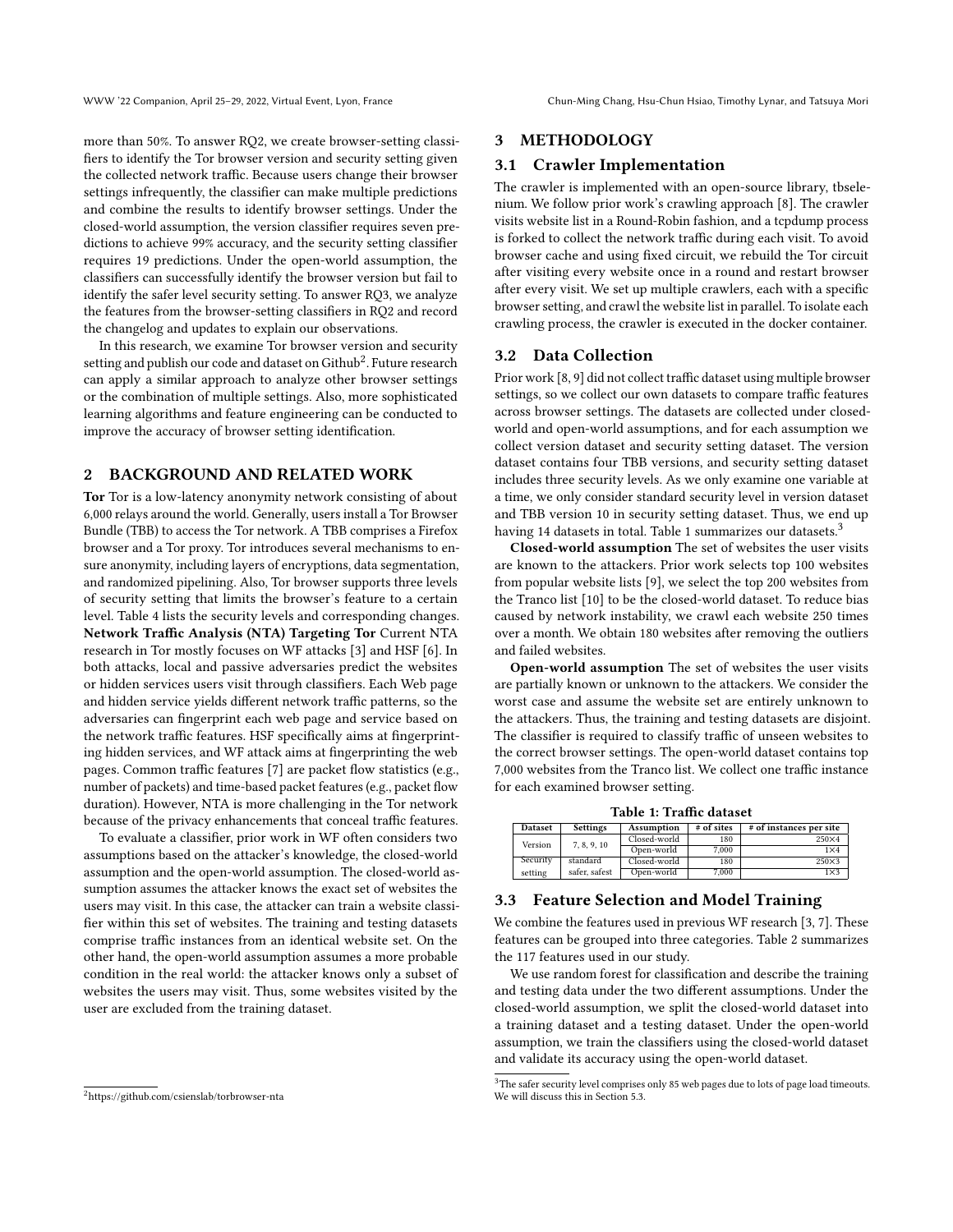<span id="page-2-0"></span>Know Your Victim: Tor Browser Setting Identification via Network Traffic Analysis WWW '22 Companion, April 25–29, 2022, Virtual Event, Lyon, France

Table 2: Feature Set Summary

| Category        | <b>Feature Type</b>          | <b>Description</b>                                                               | No. |
|-----------------|------------------------------|----------------------------------------------------------------------------------|-----|
|                 | Packet Count                 | Number and ratio of incoming and outgoing<br>packets                             |     |
| Cell<br>feature | Packet Order <sup>[3]</sup>  | For each packet, we record total number of<br>packets sent or received before it |     |
|                 | Packet Concentrate [3]       | Group Packet into chunks and extract features                                    | 8   |
| Time<br>feature | Packet Timestamp             | Packet timestamp and packet per second                                           | 15  |
|                 | <b>Interval Time</b>         | Interval time between packet                                                     | 21  |
|                 | <b>Wavelet Transform</b>     | Wavelet transform features                                                       | 30  |
| Flow            | Flow Count                   | Number of traffic flows                                                          | 5   |
|                 | <b>Flow Duration</b>         | Duration of traffic flow                                                         | 19  |
| feature         | <b>Outgoing Packet Burst</b> | consecutive outgoing packets                                                     | 6   |

# 4 EVALUATION

Using the collected datasets, we answer our research questions by conducting the cross-setting examination (RQ1, [§4.1\)](#page-2-1) and evaluating setting classifications (RQ2, [§4.2\)](#page-2-2).

#### <span id="page-2-1"></span>4.1 Cross-setting Examination (RQ1)

We hypothesize that existing WF models cannot accurately classify traffic instances to the corresponding websites when the training and testing datasets are collected using inconsistent browser settings. To validate this hypothesis, we perform the cross-setting examination with a random forest model under the closed-world assumption. We train a WF classifier with one browser setting dataset and test its accuracy on another dataset. Figure [1](#page-2-3) summarizes the results. When the training and testing datasets are collected with inconsistent settings, the WF attack accuracy drops significantly. The result confirms that browser settings influence traffic features.

<span id="page-2-3"></span>

#### <span id="page-2-2"></span>4.2 Version and setting classifier (RQ2)

To evaluate RQ2, we create random-forest-based classifiers to classify browser settings. The classifiers will take the traffic instance as input and predict the TBB version along with the security setting used to collect it. We consider two scenarios in the classification:

Closed-world Result We split the closed-world dataset into training and testing and train the classifiers using the training data. The version classifier achieves an 89% accuracy on the testing data, and the setting classifier achieves 77% accuracy on the testing data. The accuracy rate is sufficiently high in practice because a user will change browser settings infrequently, and the attacker can assume that consecutive *n* traffic instances have identical browser settings. The attacker can apply the classifiers on these instances and perform majority votes on the result to improve the overall accuracy. As *n* increases, the accuracy will grow close to 100%. The majority vote equation is  $P = 1 - \sum_{i=0}^{h} C_{n-i}^{n} (1-p)^{i} p^{i}$ .

The overall success rate,  $P$ , indicates the probability of getting more than  $n/2$  correct predictions after  $n$  predictions. Suppose the single-prediction success rate is  $p$ . If  $p$  is higher than 0.5, the overall success rate will grow as *n* increases. Moreover, if  $p$  is closer to 1, P will converge to 1 more quickly. When  $p = 0.89$  (the success rate in our experiment under the closed-world assumption for version classification), we can reach a 99% accuracy in seven predictions.

Open-world Result We train the version classifier and setting classifier with the closed-world dataset and test their accuracy with the open-world dataset. The version classifier reach 65% accuracy. The attacker can repeatedly apply the version classifier and reach 99% accuracy after 59 predictions. However, the accuracy for setting classifier only reach 60%, which means the security setting classifier cannot reach 99% accuracy within 100 predictions. Note that this work aims at evaluating the feasibility of setting identification through NTA and explain the observations, we do not invest in feature engineering or ML model optimization and only perform classification with random forest. We expect the accuracy can be improved further via sophisticated ML models and extra data-processing efforts. Moreover, through the confusion matrix in figure [2,](#page-2-4) we find that prediction errors in safer level accounts for most of the classification errors. Though current setting classifier cannot accurately distinguish three security levels, it can accurately distinguish the standard security level from others. The classification errors in the safer security level may be partially due to the disable of JIT compiler and will be discussed in Section [5.3.](#page-3-12)

<span id="page-2-4"></span>

(a) version classification (b) setting classification Figure 2: Open-world setting classification results

# 5 ANALYSIS (RQ3)

This section discuss why browser settings affect traffic features via feature analysis and changelog inspection.

## 5.1 Feature Analysis

We quantify features' influence by extracting the informative features from the version and security setting classifiers in Section [4.2](#page-2-2) with scikit-learn library. The feature importance is calculated by normalizing each feature's gini index. Figure [3](#page-3-13) lists the informative features whose normalized gini index is larger than 0.01.

The results indicate that cell features are more influential than time or flow features. Traffic features concerning the alteration in packet orders or quantity traffic features have apparent differences among browser settings. One possible explanation is that the packet arrival time and flow duration are mostly dependent on Tor's network condition. For the security setting classification, traffic features tend to be less informative. The most informative feature, which is the number of packets, accounts for 0.03 of importance. We suppose that the total time feature is relatively more informative in setting classifier is because the JIT compiler is disable in safer and safest security levels, which increase page load time.